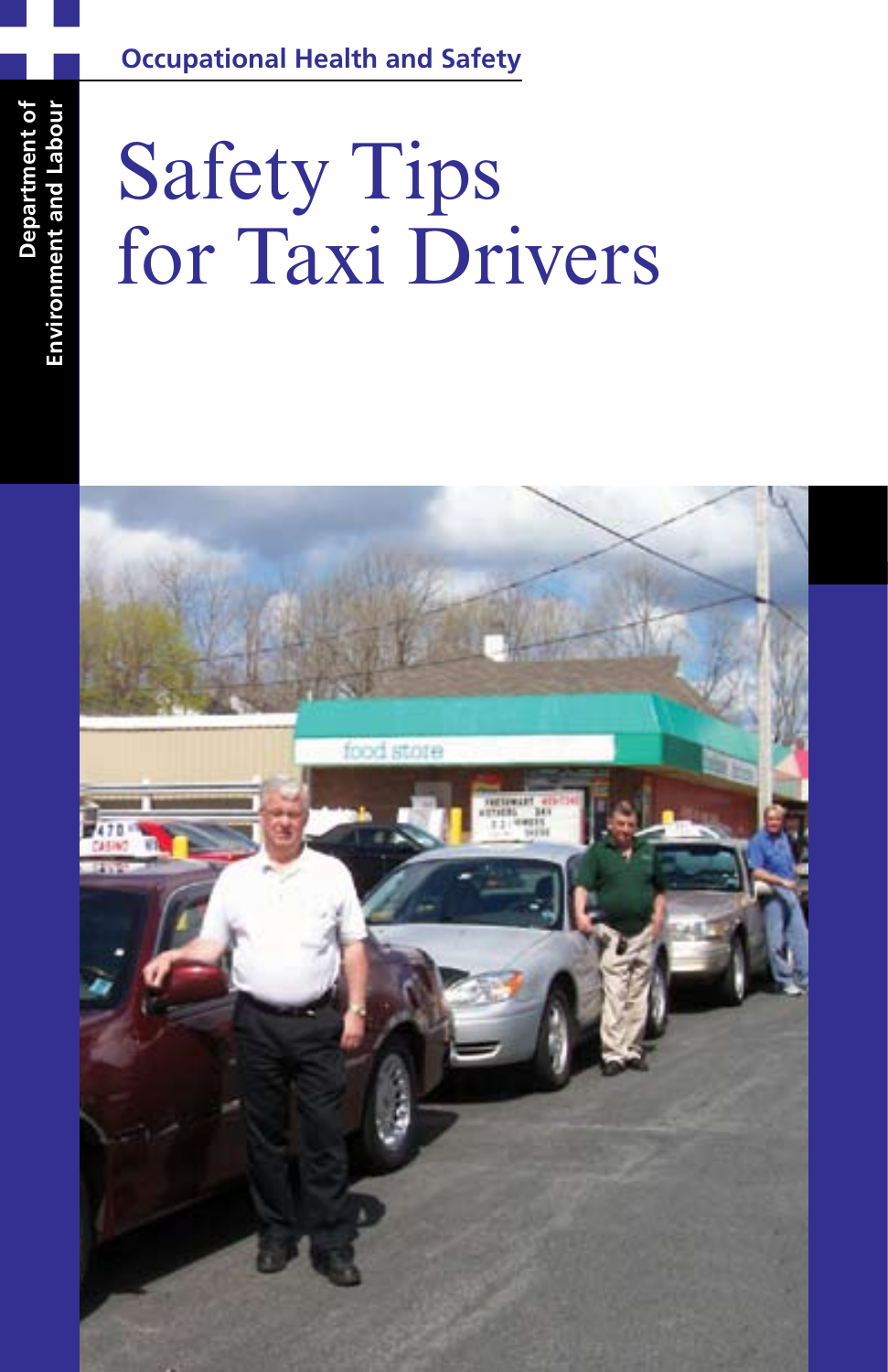This document is available as a PDF at www.gov.ns.ca/enla . Aussi disponible en Français.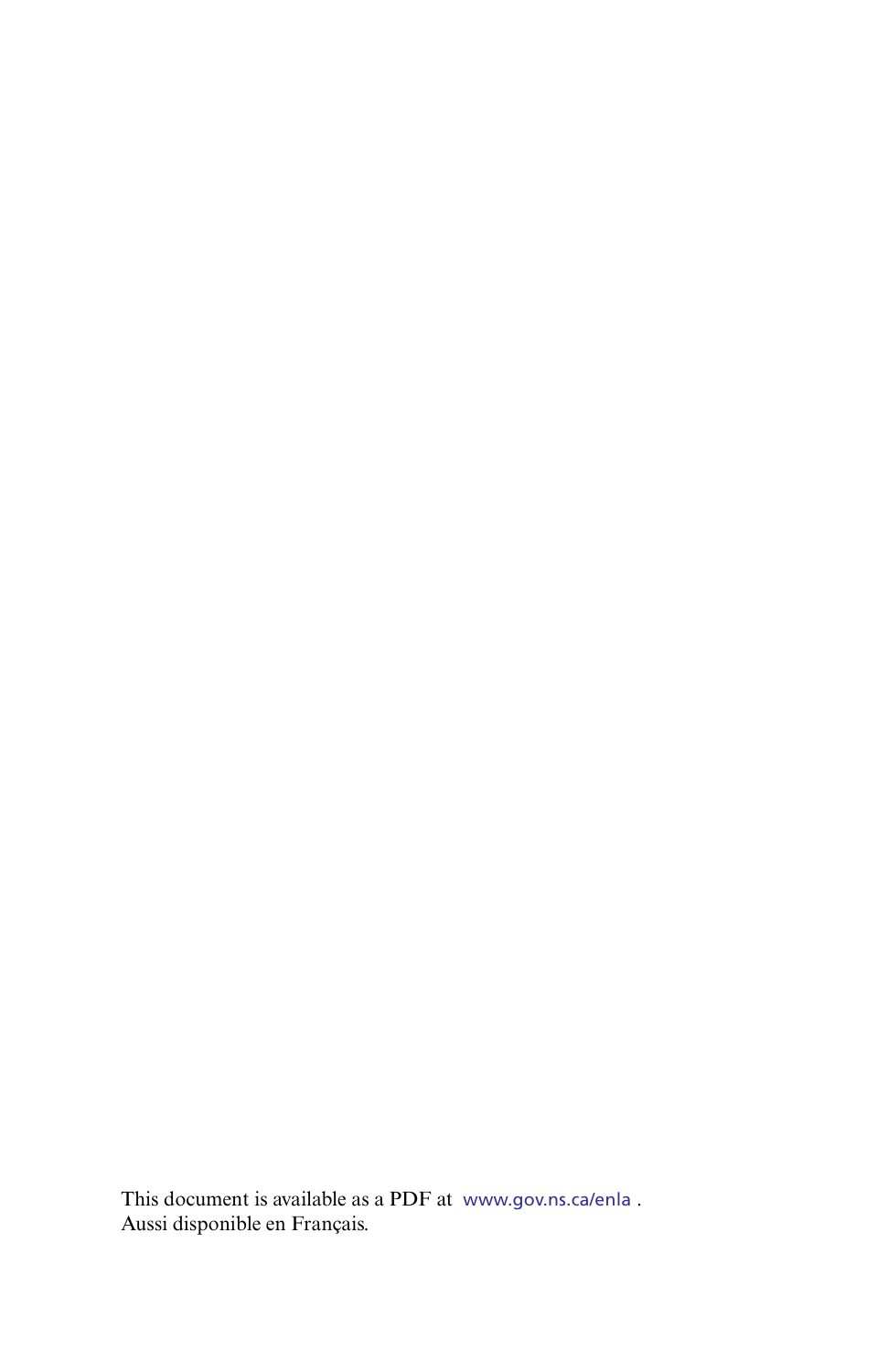# Taxi driving is a dangerous job in Canada.

# **Reasons:**

- You work alone, often where there are few people nearby.
- You often work in dim lighting or darkness.
- You carry ready cash.
- You deal with new customers every day.

This booklet of safety tips can help you keep yourself and your co-workers safe. There are many things you can do yourself, every day, to work safely.

In the taxi industry, the person with the main responsibility to keep you safe on the job is the license holder—the person who was issued the taxi license.

License holders must do all they reasonably can to keep drivers healthy and safe at work, or they are violating the *Occupational Health and Safety Act*.

You are also protected by workplace violence prevention regulations. October 1, 2007 is the deadline for your license holder to assess the risks of violence. A prevention plan to reduce or eliminate risks must be ready by April 1, 2008.

Here are some tips to help you understand and avoid the dangers of your job.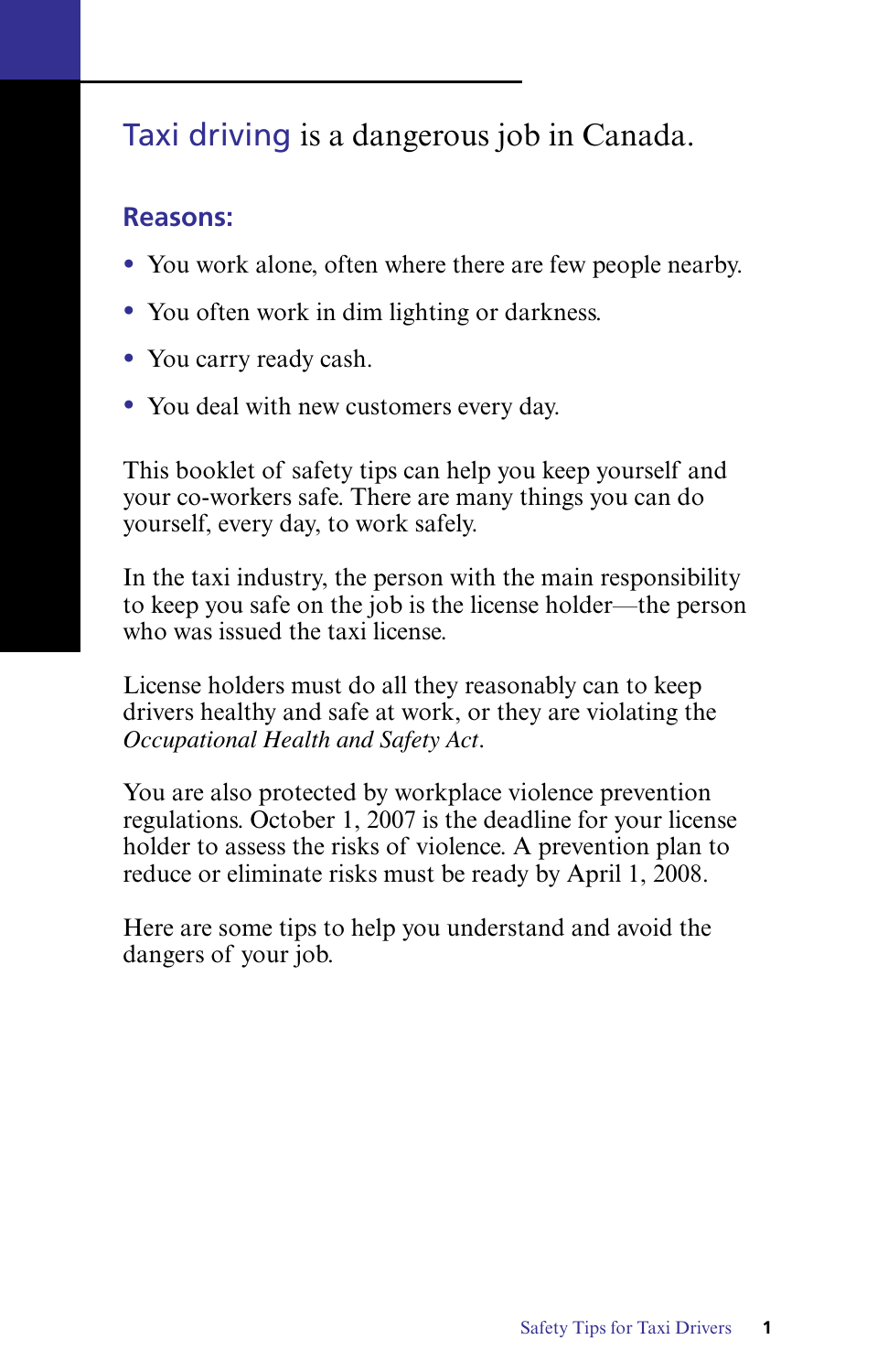# **Safety Tips**

### Arrange a code word with the dispatcher

Your radio is the most important piece of equipment in your vehicle. It links you with a dispatcher. The dispatcher is your lifeline. If a dispatcher notices that you are acting strangely, they can tell you are in trouble—and get you help.

- Arrange a code word that you can use to warn the dispatcher of a possible problem. A code word can alert the dispatcher to trouble without letting your customer know you are worried.
- If you are an independent taxi driver, get a cell phone. Arrange a contact person who knows your code word for danger. Talk to them about what they should do if you call and use that code word to ask for help.

#### Be alert and aware

Stay aware of what is going on around you, both when you are parked and when you are driving. Don't give someone the chance to sneak up on you and catch you by surprise.

- Make eye contact with every customer who enters your vehicle. This sends a simple but powerful message to them—"I see you. You see me. I can identify you if I need to."
- Any customer could be a danger to you. Watch their body language. Trust your instincts, and then act to stay safe.

------

I

I

I

I

a.

# **Alarming Facts**

ı

**L** —

A survey of Canadian taxi drivers showed that in one year, one in four had been attacked. Almost that many had their vehicle damaged. One out of 10 had been T robbed of money. More than one in 12 had other things П stolen from them. One in 25 were hijacked.<sup>1</sup> T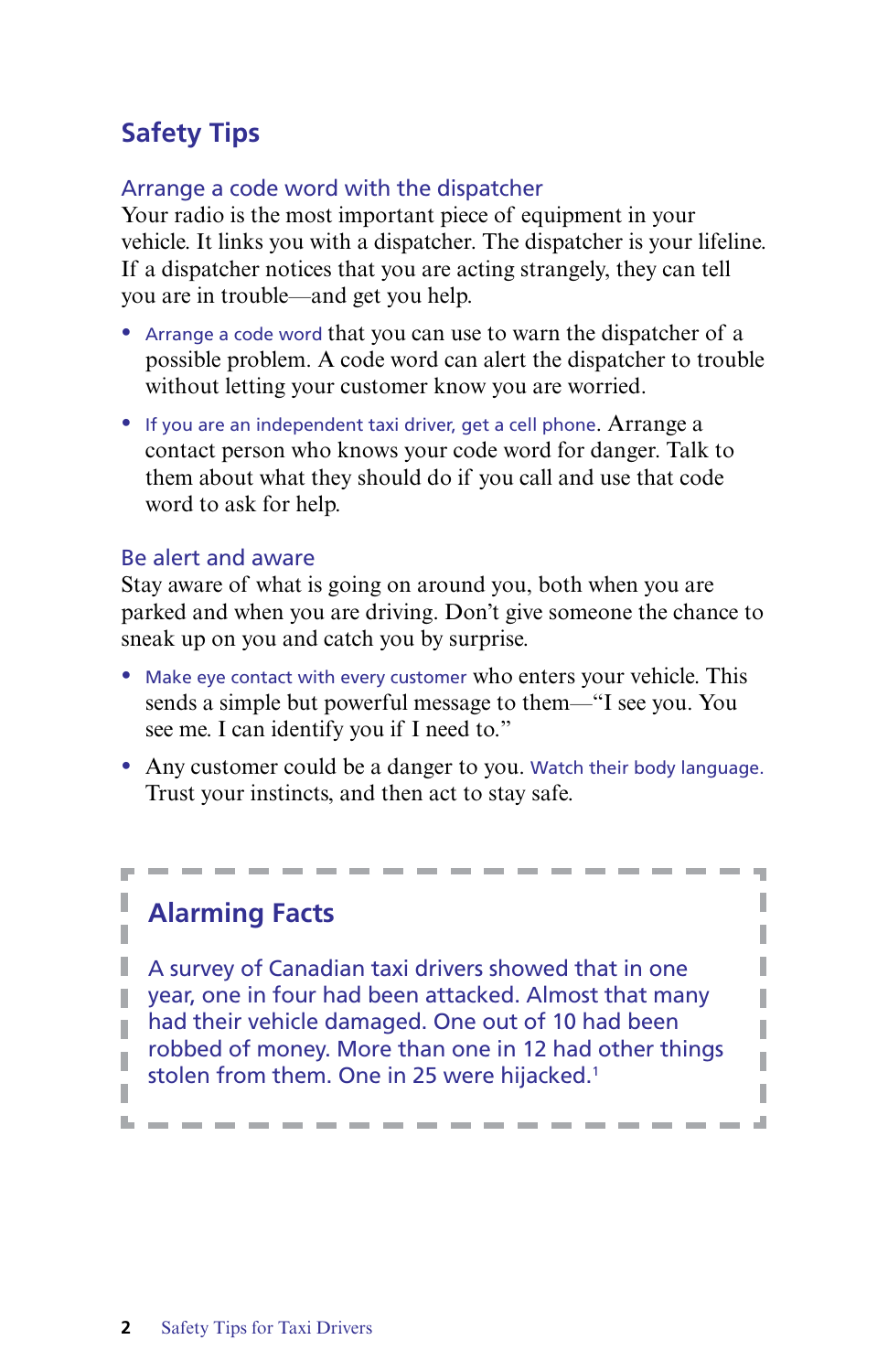## Keep cash and other valuables out of sight

- Don't wear expensive watches, neck chains, or bracelets. You may become a target for robbery. If you wear a neck chain, make sure it is thin enough to break before it harms you.
- Carry as little money as you can. If your customer offers you a large bill (\$50, \$100), tell them you will stop at a nearby garage or store so they can get it changed into smaller bills. DO NOT show them that you have money to change it.
- Never tell customers that you have had a good shift. Some customers might ask if you have had a good day and made lots of money. Most people just want to talk, but some may be trying to decide if you are worth robbing. Gently change the subject.
- Don't let customers know that your shift is almost over. They may think that you are carrying a lot of cash.

### Keep your windows up and doors locked

Open windows only enough to speak to people without them being able to reach through and cause injury or take property such as the vehicle keys. This is extremely important if you are parked at a common stand.

• Locked doors help you control where the customer sits. You can make sure that the customer sits in the rear seat, if you wish. Don't let people to take you by surprise.

#### Be extra alert at night

Nights and evenings are the most dangerous times for you to work. Lighting is poor. Fewer people are around to witness a robbery or attack. Staying extra alert will keep you safer.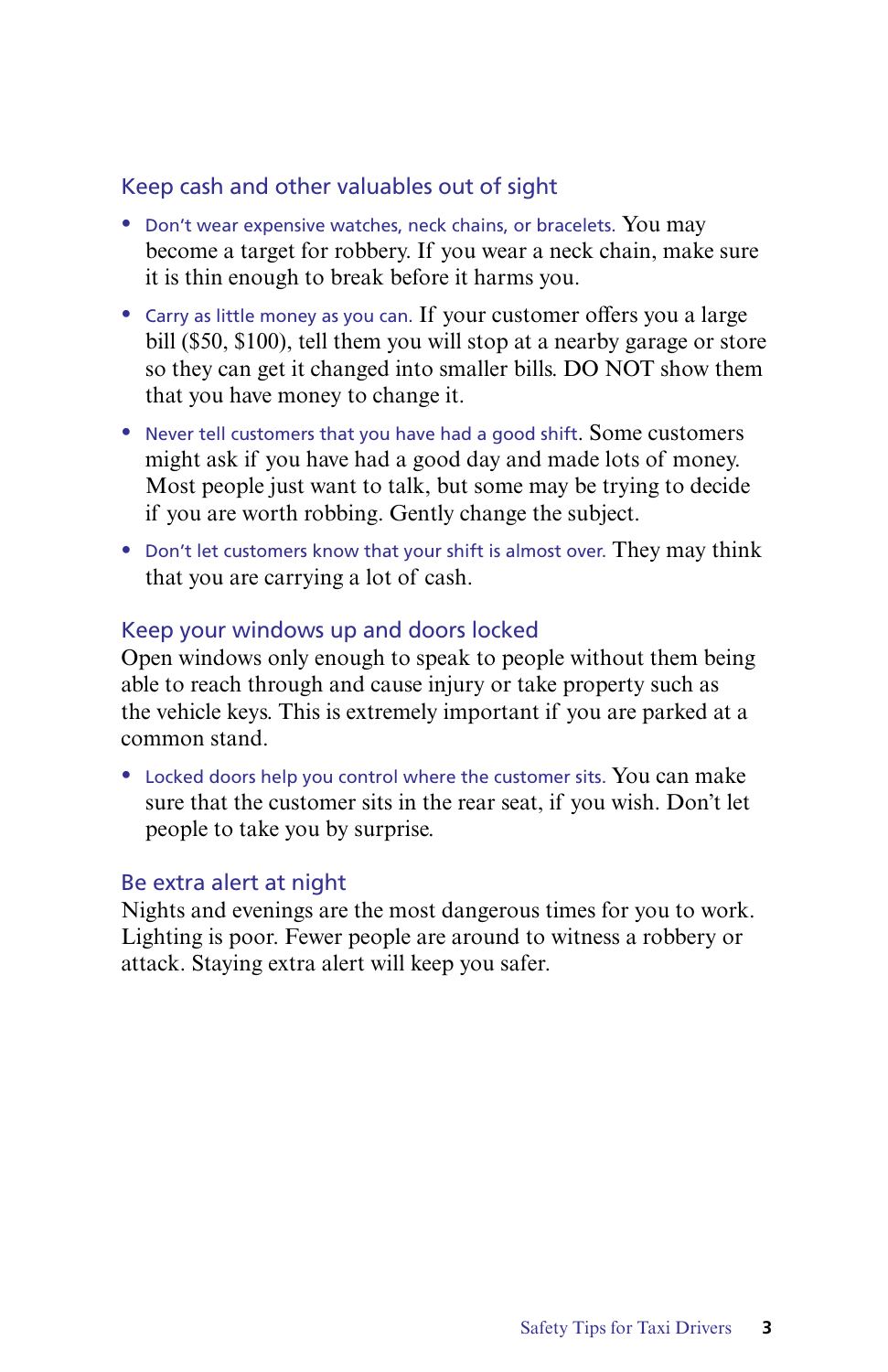## Beware of unclear instructions

Ask customers where they want to go before you drive away. If they are unsure or pause before they give you an answer, this is a sign that you should be alert and suspicious. If they say "just start driving, we will tell you the way,' this may be a danger sign for you.

- Drive only when you know where you are going. Politely tell the customer that the taxi company rules say that you must get an exact address.
- When the customer gives you an address, use your radio to tell the dispatcher the address. This will warn the dispatcher that you may have a problem. It will let the customer know that the dispatcher and others know where you are going.
- If the customer suddenly changes their mind and asks you to go to a different address while you are driving, tell the dispatcher the new address right away.
- If a customer is making you nervous, you might want to ask them to get out of the taxi. If you do, be sure to go to a well-lit, public place such as a gas station—before you ask them to leave. If they get angry, they are less likely to hurt you if there are people around to see.

 $\mathcal{L} = \mathcal{L} = \mathcal{L} = \mathcal{L} = \mathcal{L} = \mathcal{L} = \mathcal{L} = \mathcal{L} = \mathcal{L} = \mathcal{L} = \mathcal{L} = \mathcal{L} = \mathcal{L} = \mathcal{L} = \mathcal{L} = \mathcal{L} = \mathcal{L} = \mathcal{L} = \mathcal{L} = \mathcal{L} = \mathcal{L} = \mathcal{L} = \mathcal{L} = \mathcal{L} = \mathcal{L} = \mathcal{L} = \mathcal{L} = \mathcal{L} = \mathcal{L} = \mathcal{L} = \mathcal{L} = \mathcal$ 

**College** 

L. I

I

I

I I

**College** 

# **Alarming Facts**

П

Statistics Canada has reported that between 2001 and П 2005 taxi driving was the most dangerous job in Canada. I Of 69 murders that occurred because of a person's work,  $\|$  11 were taxi drivers. That is one more than the number  $\Box$  of police officers that were killed at work.<sup>2</sup>

-------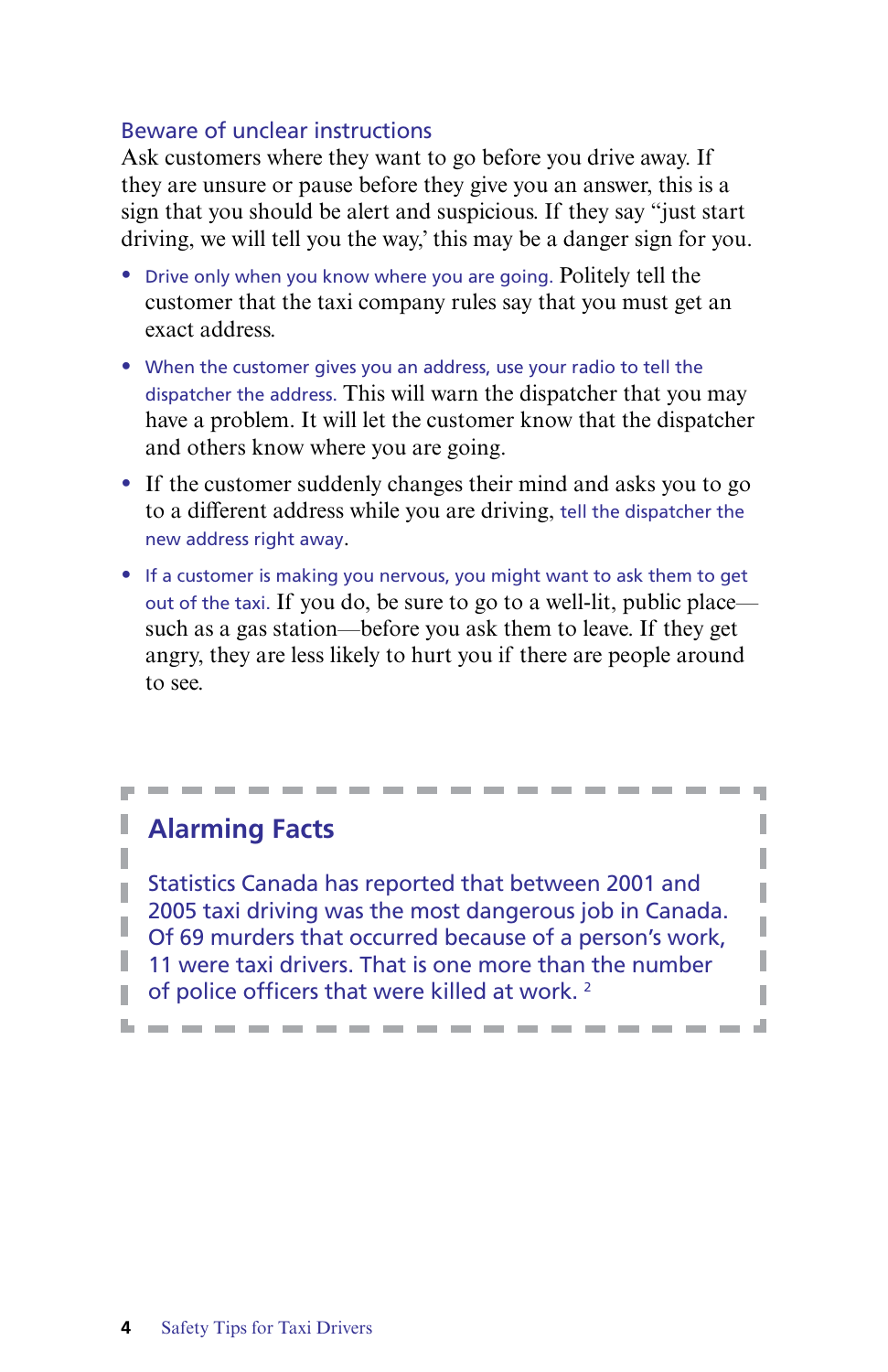## Be careful of customers seated behind you

- Try not to let customers sit right behind you, if you can avoid it. Ask them to move over to the right side of the seat. You can use any excuse, such as taxi company rules, to politely ask them to move.
- Use a special rear view mirror that will allow you to see all the rear seat at once. This sends a message to the customer that you can see them.

## Beware of danger areas

- Be especially alert when driving on streets where you or other drivers have seen violence before.
- Avoid driving into dangerous areas such as dimly lit alleys. If you must, back your vehicle in, keep the engine running, and stay inside your vehicle.

## Carry a spare key

Keep a spare key to the vehicle in your pocket. A thief or hijacker may throw your keys away before leaving, thinking they have left you stranded and unable to get help. If they leave the vehicle a short distance away, you can find it after they leave using the spare key and drive for help.

#### Keep an even temper

Losing your temper or arguing with a customer could lead to violence. It is best to keep calm. Do not give the upset customer any excuse to attack you.

#### Stay in your car

If you see a fight or other violence outside your vehicle, stay safely away. Contact your dispatcher or the police for help.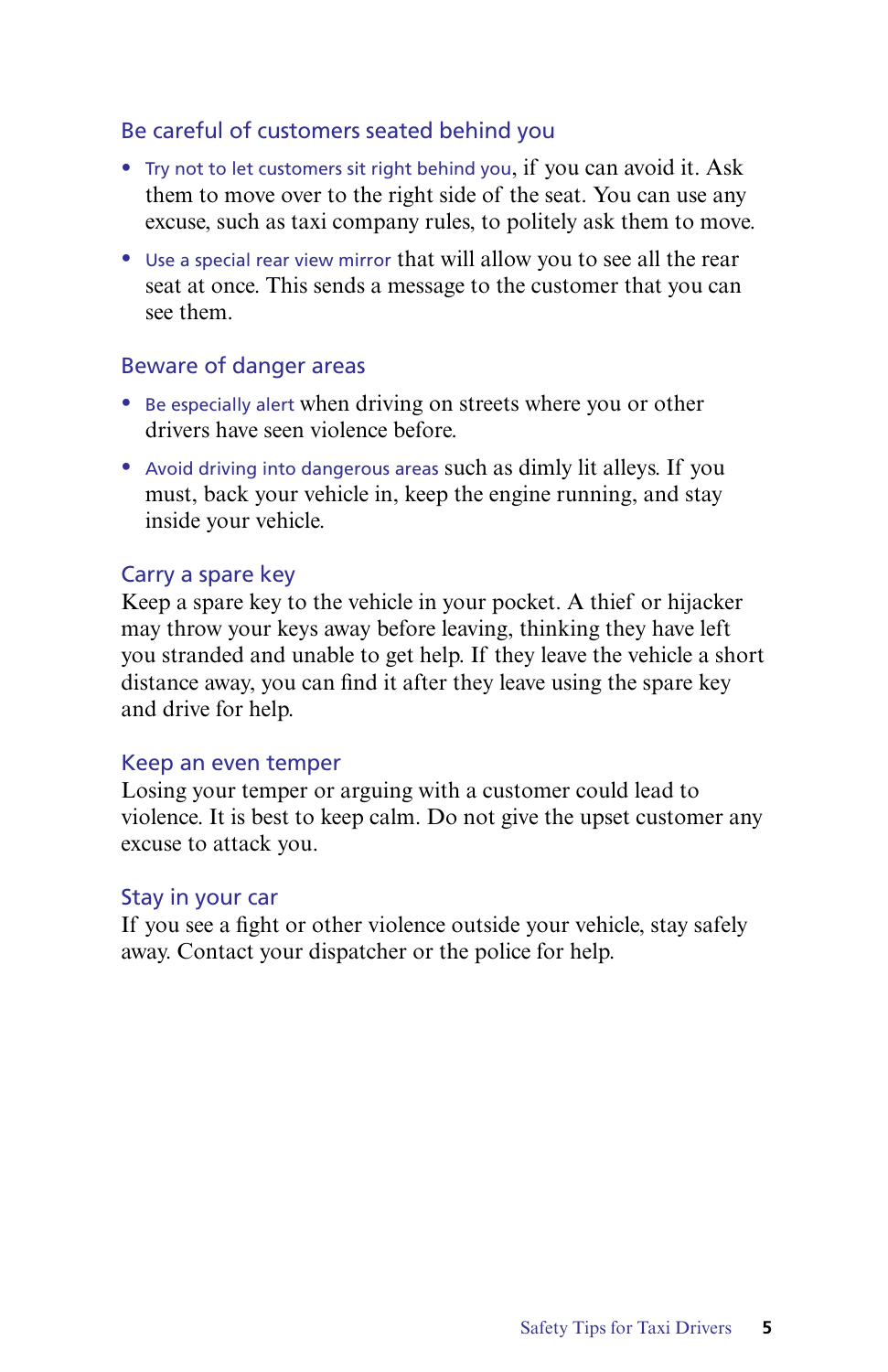#### Do not pursue fare evaders

If a customer leaves your vehicle without paying, or does not return from a building with money they owe you, do not follow them! Going into an unknown building to confront a customer is dangerous. Report these incidents to the police.

#### Do not resist

If someone tries to rob you, they want your money and maybe the car. Give it to them. Do not fight. If you resist, you may be in even more danger. Your vehicle and money can be replaced—your life cannot.

#### Memorize the person's description

After a robbery or attack, write down everything you can remember about the person right away. Use your notes to tell the police as much as you can.

Try to remember these details: male or female, race/colour, age, height, weight, hair colour/style, eye colour, scars/tattoos, facial hair, voice, the person's clothes, any weapon used, and exactly what the customer said. Keep a pen and notebook in your car so you can take notes as soon as something happens.

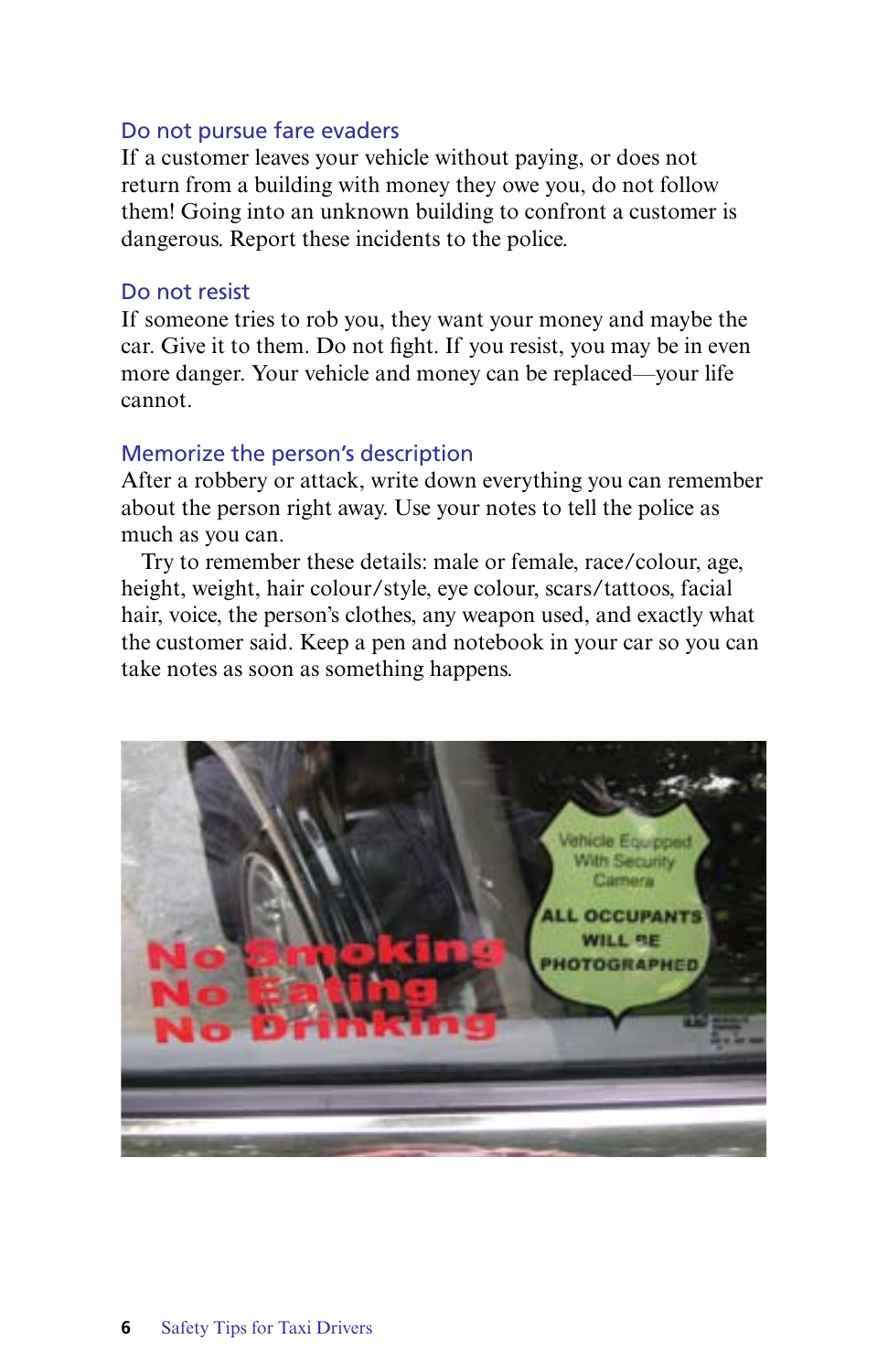### Invest in safety equipment

Safety devices can greatly reduce the dangers of taxi driving. The devices below reduce the risk of robbery and attack, and may help prosecute those who commit these crimes:

• Shields—half or full protect you from attackers in the rear of the taxi. These greatly reduce the number of robberies and attacks. Winnipeg, Baltimore, and New York have 80 per cent fewer taxi crimes since drivers started using shields.

Half shields cost \$800 or more. Full shields cost \$1400 and up. Shields can usually be put in or taken out of a vehicle in only 20 minutes.



- Closed Circuit Cameras record what happens inside the taxi. These have reduced taxi crime by half in Toronto. If the quality of the picture or video is good enough, they can also be used in court to prove who robbed or attacked you.
- Global Positioning Systems (GPS) track where the taxi is at all times. Can help find a stolen taxi.
- Locks controlled by the driver allow you to decide when and where a customer will enter your taxi.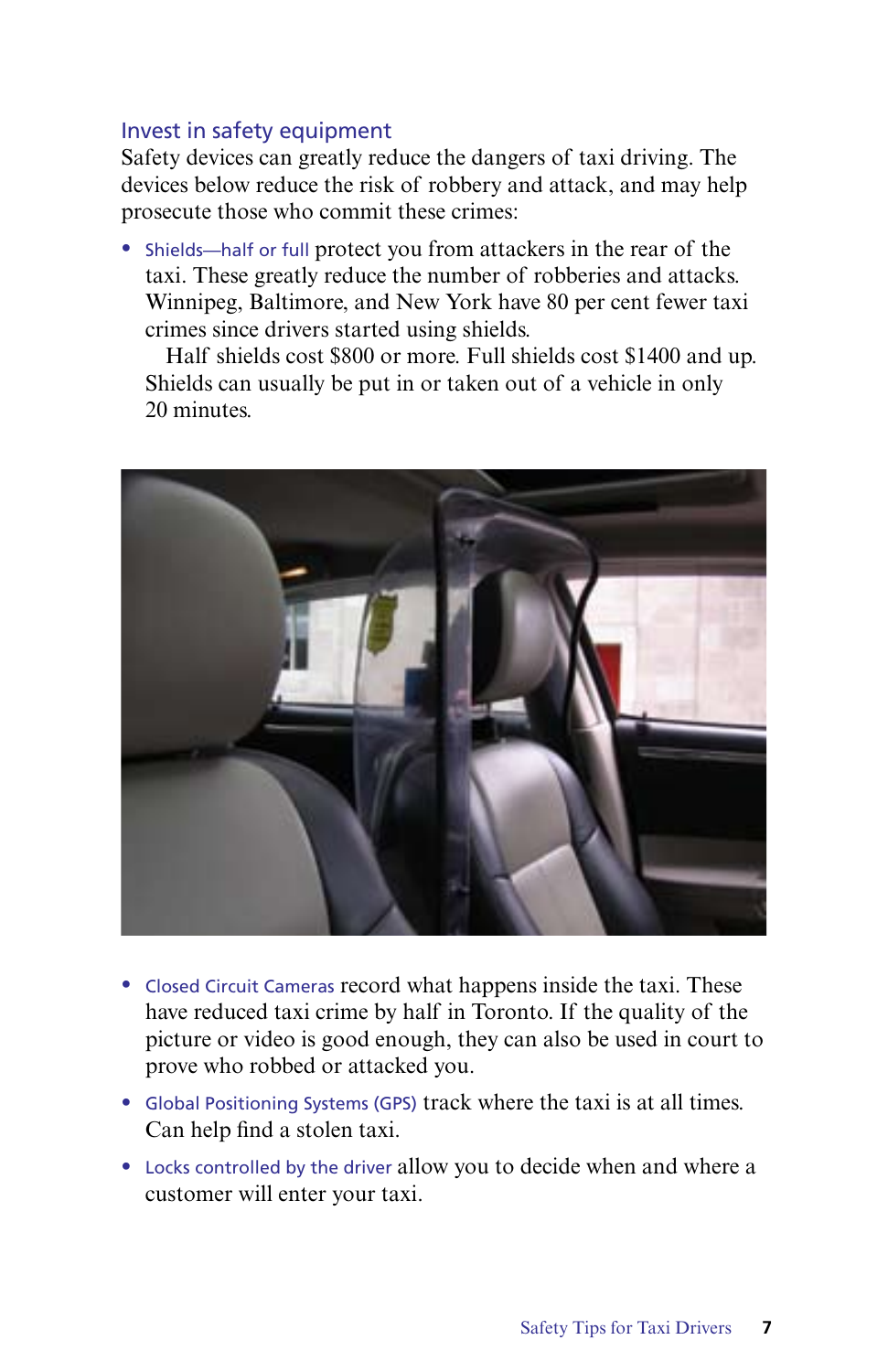- A safety release latch in the trunk gives you a way to escape if you are trapped in there by an attacker.
- Cashless systems that use only debit and or credit cards discourage robbers.
- Silent alarms, sometimes called bandit lights Alert the police and others that you are in danger.

If you have more ideas or questions about how you can keep you and your co-workers safe at work, please contact us using the information on the back of this booklet.

- 1 Stenning, P., 1996. Fare Game, Fare Cop: Victimization of, and Policing by, Taxi Drivers in Three Canadian Cities, Department of Criminal Justice, Ottawa, Canada.
- 2 StatsCan: Criminal Victimization in the Workplace 2007.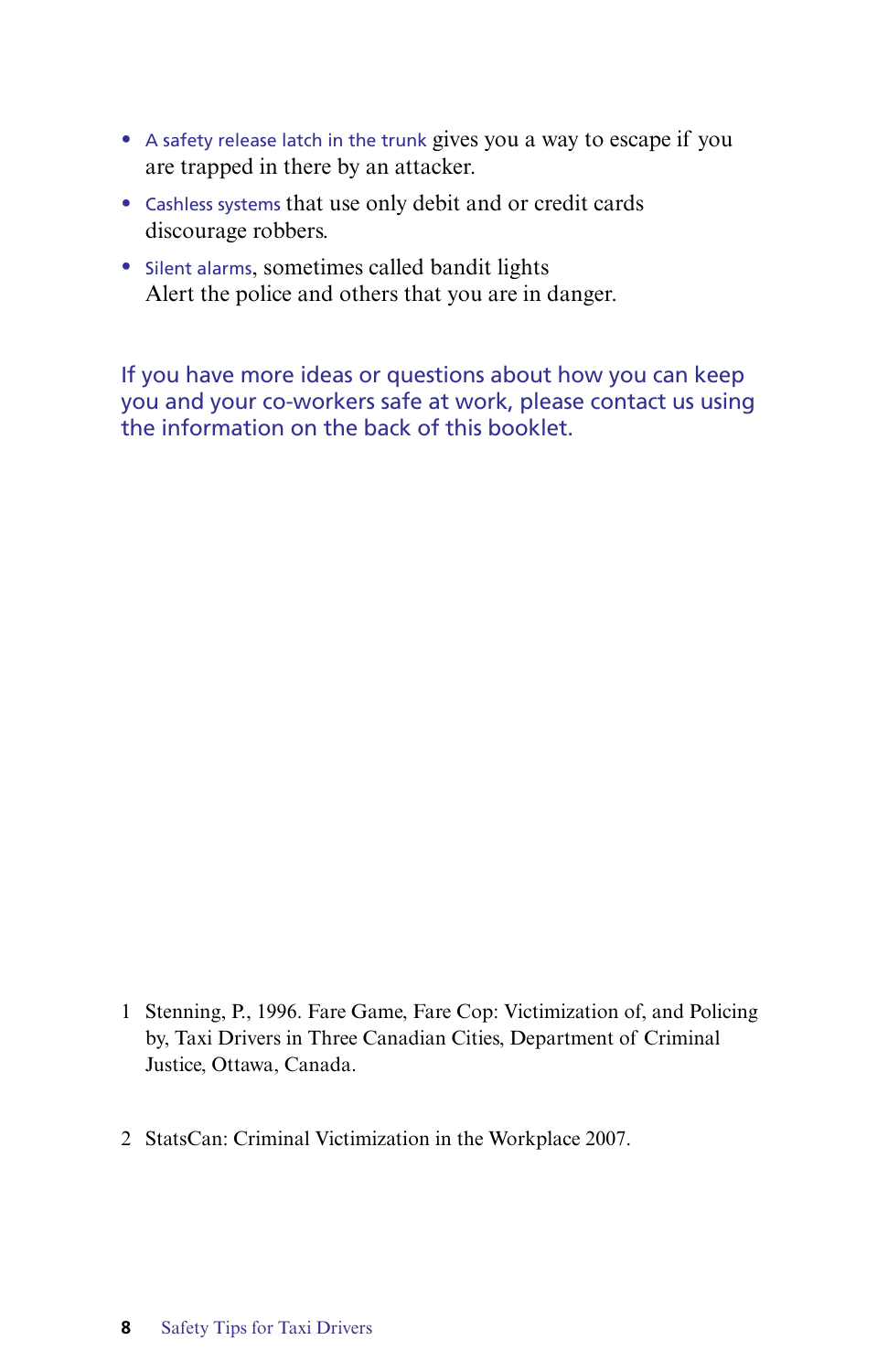# **Contact the Police**

In an EMERGENCY call: **9-1-1** (all Nova Scotia)

#### For non-emergencies

Halifax Regional Municipality Phone: **1-902-490-5020** Internet: www.halifax.ca

RCMP - Mainland NS outside Halifax Regional Municipality Phone: **1-902-426-7766** Internet: www.rcmp-grc.gc.ca/ns

Cape Breton Regional Police Service Phone: **1-902-563-5100**  Internet: www.cbrm.ns.ca

## Other contact numbers

Halifax Regional Municipality Taxi & Limousine Licensing Office Phone: **1-902-869-4240** Internet: www.halifax.ca

Tourism Industry Association Nova Scotia (TIANS) Taxi Driver Training Phone: **1-902-423-4480** Internet: www.tians.org

Halifax Taxi Drivers Association Phone: **1-902-405-3989** Internet: www.hfxtaxi.com